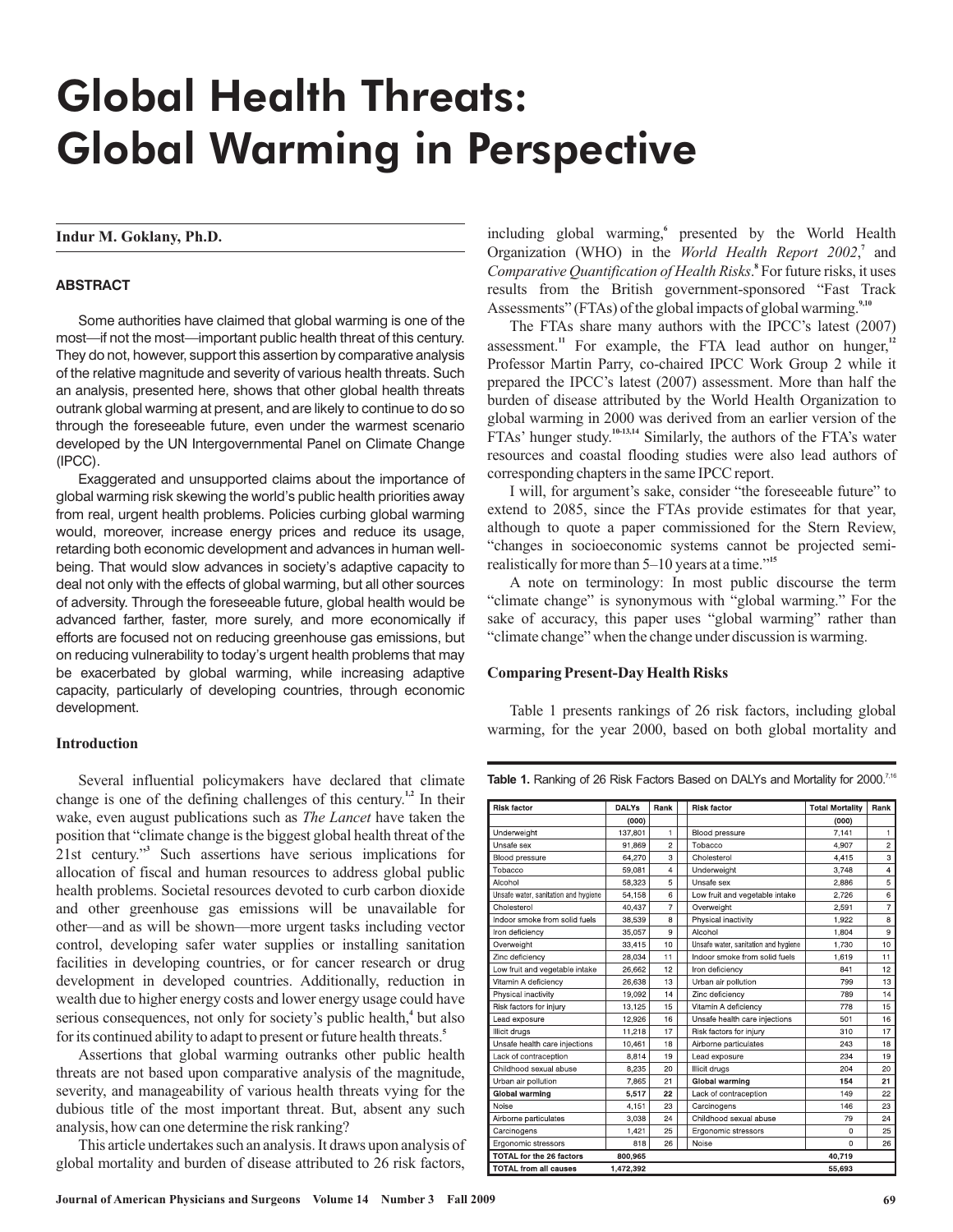burden of disease.<sup>7,13,16</sup> These factors cumulatively accounted for 73% of the global mortality, and 54% of global disability adjusted life years lost (DALYs) in 2000.<sup>7</sup> The latter (DALYs) is the measure of burden of disease employed in the WHO reports.

The methodology used in the WHO reports to estimate mortality (and burden of disease) from global warming in Table 1 essentially is to assign fractions of deaths occurring from real causes (e.g., diarrhea and malaria) to hypothesized underlying risk factors (e.g., global warming).<sup>13</sup> Thus, malnutrition (hunger) accounted for 52% of the DALYs attributed to global warming; diarrhea (from food and waterborne disease), 26%; malaria, 18%; flooding, 3%.<sup>13, p1607</sup> In addition to 154,000 deaths in 2000 from diarrhea, malaria, dengue, flooding, and malnutrition assumed to result from climate change (global warming),<sup>7</sup> the study from which this estimate was obtained added 12,000 deaths from presumed climate-change-induced cardiovascular disease.<sup>13</sup> This estimate of 166,000 deaths in 2000 attributable to global warming was also the basis for the estimate provided in a 2005 review article in *Nature*,<sup>17</sup> which was then picked up and repeated in various influential publications.

But *all* of these estimates are inherently uncertain, not least because, as noted by the researchers who developed them:

[C]limate change occurs against a background of substantial natural climate variability, and its health effects are confounded by simultaneous changes in many other influences on population health…. Empirical observation of the health consequences of long-term climate change, followed by formulation, testing and then modification of hypotheses would therefore require long time-series (probably several decades) of careful monitoring. *While this process may health consequences in the future* [emphasis added].<sup>13,p1546</sup> *accord with the canons of empirical science, it would not provide the timely information needed to inform current policy decisions on GHG emission abatement, so as to offset possible*

That is, the analysis was guided more by the need to satisfy a policy agenda than rigorous scientific methodology. As a result, as the above quotation implicitly acknowledges, the estimates for global warming are based on, at best, poorly validated models.

Table 1 indicates that in 2000, global warming ranked below the top 20 global threats to public health—behind much more mundane problems such as hunger (underweight), unsafe water and poor sanitation, vitamin A deficiency, poor nutritional intake, and indoor air pollution.

The estimates for global warming effectively assume that onethird of the mortality (or 2,000 deaths) from floods in the year 2000 were from global warming. To put this number in context, EM-DAT, the International Emergency Disaster database, indicates that in 2000, hydrological, meteorological, and climatological disasters (i.e., droughts, extreme temperatures, floods, wet mass movement, storms and wildfires) claimed 9,500 lives globally, of which 6,000 were due to floods.<sup>18</sup> Thus even if one attributes all 9,500 deaths from extreme events to global warming (ignoring natural weather and climate variability) and assumes that one death translates into 100 DALYs—yet another overestimate since the global average life expectancy is 69 years<sup>19</sup>—global warming would not advance in rank. In fact, if one assumes, arbitrarily, that mortality and DALYs attributed to global warming are underestimated by 100%, it would still not rank among the top 15 health threats.

It should also be noted that because deaths (and burden of disease) from malaria are parceled among a variety of risk factors,

malaria itself does not appear in Table 1. Thus a casual reader could jump to the erroneous conclusion that malaria should be nowhere on the list of global health priorities, and that global warming currently outranks malaria as a global health problem. But in fact, there were 1.1 million deaths due to malaria in 2000, with an estimated global burden of disease of 40.2 million DALYs.<sup>7</sup> Thus, had mortality from malaria not been "cannibalized," malaria, with seven times as many deaths and burden of disease, would on its own have ranked far ahead of global warming on Table 1. Specifically, it would have ranked  $12<sup>th</sup>$ and  $7<sup>th</sup>$ , depending on whether one uses mortality or the burden of disease as the criterion.

## **Comparing Health Risks Through the Foreseeable Future**

Although global warming does not rank high on the list of global public health problems based on present-day (2000) data, its impacts could conceivably outweigh that of other factors in the foreseeable future.

To check this, I will estimate the contribution of global warming to global mortality for various climate-sensitive threats specifically hunger (which contributes to underweight), malaria, and extreme events—in the year 2085 for four IPCC scenarios. These scenarios, from the warmest to the coolest, are labeled as A1FI, A2, B2 and B1. Their 1990–2085 globally averaged temperature increases are estimated to be 4.0 °C, 3.3 °C, 2.4 °C, and 2.1 °C, respectively.<sup>9</sup> The Lancet Commission, echoing others, has suggested that "we…urgently need to generate evidence and projection on health effects and adaptation for a more severe  $(3-4 \degree C)$ rise in temperature." **3, p. 1694**

For hunger and malaria, which together accounted for 70% of the global burden of disease attributed to global warming in Table 1, I use mortality estimates developed previously<sup>20</sup> from the results of the global populations at risk (PARs) of hunger and malaria in 1990 (the base year) and 2085 (the foreseeable future) from the relevant Fast Track Assessments (FTAs).<sup>9,10</sup> Note that since malaria accounts for about 75% of the global burden of disease from vector-borne diseases, it is a good surrogate for the latter.<sup>21</sup> The estimates for hunger and malaria, shown in Table 2, assume that global mortality for each threat is proportional to its global PAR, and that this relationship is constant between 1990 and 2085. Estimates of mortality for 1990 are based on various WHO publications. **20**

For extreme events, I use the same methodology as in the above except that I employ the change in PAR of coastal flooding from 1990 to 2085 provided in the relevant  $\text{FTA}^2$  as a surrogate for the change in PAR of all extreme weather and climate events over this period. Also, instead of using the EM-DAT's mortality figure of 8,000 from extreme events in 1990, from an abundance of caution I use 24,800, which is the average annual mortality for 1986–1995 from such events (after accounting for differences in global population from the 1990 level). The 10-year average is used so that mortality from global warming for 2085 is not inadvertently biased downward because of the relatively low mortality from such events in 1990.

The individual and cumulative mortality estimates based on the above methodology and sources are presented in Table 2 for hunger, malaria, and extreme events for four IPCC scenarios. The table provides estimates for (a) mortality that would occur in the absence of any post-1990 global warming, (b) increases in mortality in 2085 due to any unmitigated global warming, and (c) the sum of the two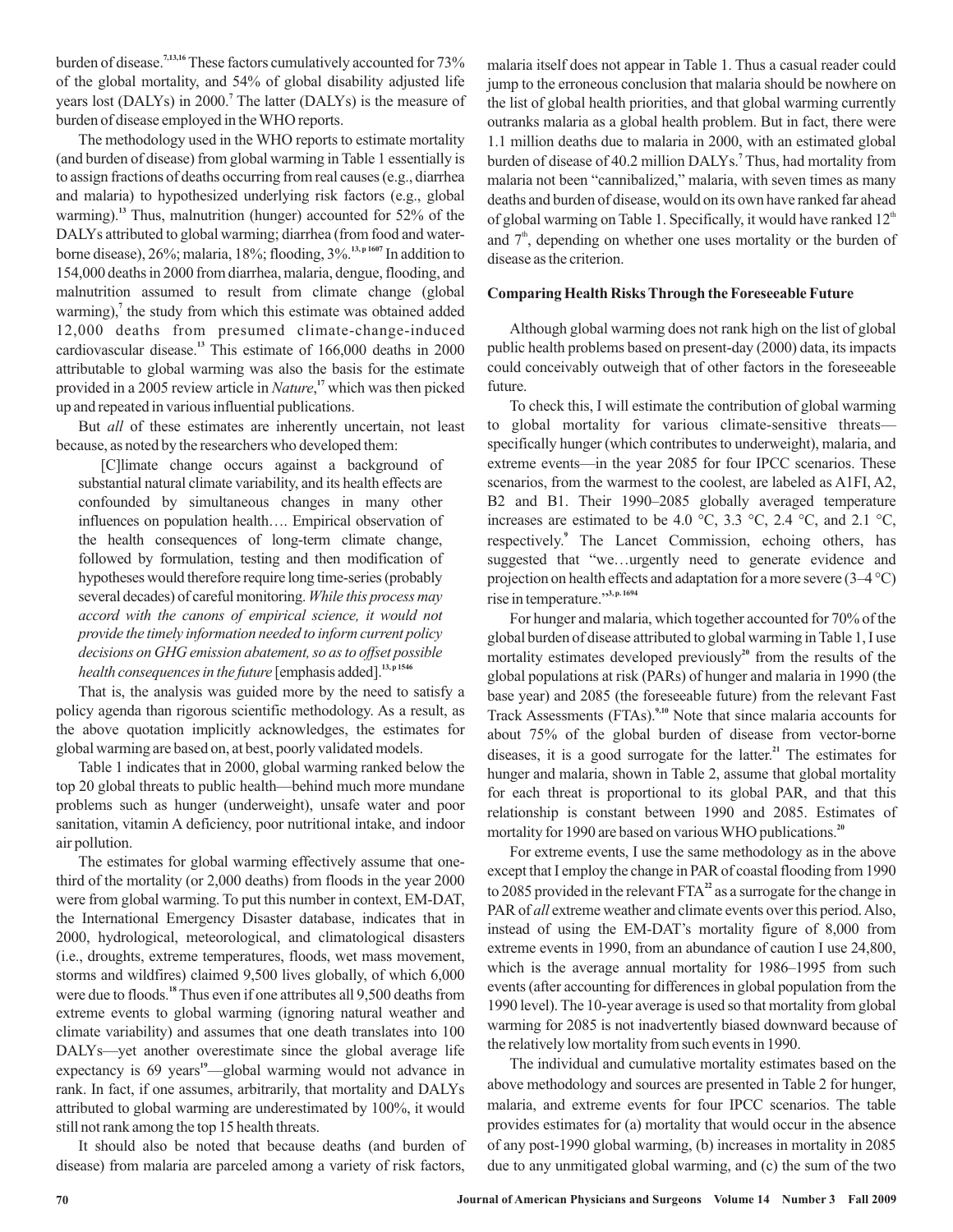(i.e., total mortality). For simplicity, this table only provides upperbound estimates for the additional mortality due to global warming and total mortality in 2085.

The assumption of an invariant relationship between mortality and PAR from 1990 to 2085 ignores any increases in adaptive capacity due to either (a) higher levels of future economic development that have been built into the IPCC emissions and climate change scenarios or (b) secular, i.e., time-dependant, technological change.<sup>5,23</sup> These increases in adaptive capacity should attenuate mortality in 2085 relative to PAR. Hence, mortality estimates provided in Table 2 for 2085 are probably overestimates, but for any scenario the degree of overestimation for each risk factor—hunger, malaria and extreme events—is probably the same for mortality with or without global warming. The wealthiest scenario probably has the largest overestimates, because it is likely to have the highest adaptive capacity, ceteris paribus.

This table shows that annual global mortality from extreme events could increase from 25,000 in 1990 to 111,000–873,000 in 2085. Such increases, were they to occur, would not square with historical experience. EM-DAT data indicate that from 1900–1909 to 1997–2006, the aggregate global mortality rate from all extreme weather events declined by 95%, owing largely to society's increased adaptive capacity because of a variety of interrelated factors, namely, greater wealth, increases in technological options, and greater access to and availability of human and social capital.<sup>24</sup> These factors acting in concert enabled—among other things—sturdier housing, early warning systems, and better meteorological forecasts.

Greater energy use allowed for better-insulated clothing and housing—most insulating material is made from petrochemicals and temperature-controlled inhabited spaces in the home, at work, and elsewhere, regardless of what the weather might have been outdoors. Greater energy use also enabled improved transportation systems to evacuate populations at risk; supply and provision stricken areas with food and medicine faster; raise global availability of food through use of energy-intensive fertilizers, pesticides, and irrigation; and move food from surplus areas to deficit areas through trade and—in times of disasters—aid. **20, 25**

If one assumes that technological developments between 1990 to 2085 will parallel the historical experience from 1900–1909 to 1997–2006, then estimated mortality in 2085 from extreme weather events could be about one-twentieth of the estimate furnished in Table 2. That is, it could be more in the range of 4,900–43,700. Nevertheless, this paper uses, for the sake of argument, the implausibly high upper-bound estimates provided in Table 2 in order to estimate an upper bound for the contribution of global warming to mortality from the three listed risk factors.

Table 2 indicates that, despite the inflated estimates of the mortality due to global warming in 2085, its contribution to total mortality from hunger, malaria, and extreme events will not exceed 7% for the B1 (coolest) scenario and 13% for the A1FI (warmest) scenario. These upper-bound estimates would be smaller and more plausible had they incorporated reductions in disaster damages that should be expected to occur due to secular (time-dependent) technological advances and economic growth assumed in the IPCC scenarios.

This table also indicates that total mortality in 2085 for hunger, malaria, and extreme events is lower under the warmest scenario than under the A2 (poorest) and B2 scenarios. There are two reasons for this. First, the latter two scenarios are projected to have higher populations in 2085 (14.2 and 10.2 billion, respectively, versus 7.9 billion).<sup>9,20</sup> This would be consistent with assumptions regarding the level of economic development for these scenarios in 2085—because a richer world should ultimately have a lower population, based on the world's experience in the 20<sup>th</sup> century.<sup>5</sup> Second, the FTA estimates for the populations at risk for hunger and extreme events account for some, but not all, increases in adaptive capacity due to economic growth that is assumed under the various scenarios. **23**

For hunger specifically, the FTA food and hunger analysis allows for some secular increases in agricultural productivity, increases in crop yield with economic growth due to greater application of fertilizer and irrigation as developing countries become wealthier, decreases in hunger due to economic growth, and for some adaptive responses at the farm level to deal with global warming. However, as that study itself acknowledged, these adaptive responses are based on currently available (1990s) technologies, not on technologies that would be available in 2085, nor any technologies developed to specifically cope with the negative impacts of global warming (were they to become evident) or to take advantage of any beneficial impacts.<sup>14, p 57</sup> For malaria, mortality estimates are based on an FTA study that assumed no change in adaptive capacity from 1990 to 2085.<sup>10,23</sup>

Note also that mortality in 2085 from the three risk factors considered in Table 2 is approximately the same for the warmest-butrichest (A1FI) and coolest (B1) scenarios. However, mortality for the richest-but-warmest scenario has most likely been overestimated relative to the coolest scenario. First, populations for these two scenarios are assumed to be identical. But as noted, this contradicts historical experience that over the long haul wealthier nations generally have lower population growth rates.<sup>3,5</sup> Second, a fuller accounting of increases in adaptive capacity between 1990 and 2085 due to higher economic development would likely have reduced the mortality estimate for the A1FI scenario more than it would have for the B1 scenario, particularly for malaria, for which—as already noted—future changes in adaptive capacity were ignored. **5,23**

|                                                                                | 1990            | 2085<br><b>Scenarios</b> |       |           |           |  |  |  |  |  |  |  |  |
|--------------------------------------------------------------------------------|-----------------|--------------------------|-------|-----------|-----------|--|--|--|--|--|--|--|--|
|                                                                                | <b>Baseline</b> | A <sub>1</sub> FI        | A2    | <b>B2</b> | <b>B1</b> |  |  |  |  |  |  |  |  |
| Population in 2085 (billions)                                                  |                 | 7.9                      | 14.2  | 10.2      | 7.9       |  |  |  |  |  |  |  |  |
| Global temp change (°C) in 2085                                                |                 | 4.0                      | 3.3   | 2.4       | 2.1       |  |  |  |  |  |  |  |  |
| Mortality in absence of global warming (thousands)                             |                 |                          |       |           |           |  |  |  |  |  |  |  |  |
| Hunger                                                                         | 3,240           | 407                      | 2.976 | 904       | 349       |  |  |  |  |  |  |  |  |
| Extreme events                                                                 | 25              | 7                        | 184   | 87        | 12        |  |  |  |  |  |  |  |  |
| Malaria                                                                        | 1,120           | 1,657                    | 2,977 | 2,143     | 1,657     |  |  |  |  |  |  |  |  |
| (Subtotal)                                                                     | 4,385           | 2,072                    | 6.137 | 3,134     | 2,018     |  |  |  |  |  |  |  |  |
| Upper-bound estimate for change in mortality due to global warming (thousands) |                 |                          |       |           |           |  |  |  |  |  |  |  |  |
| Hunger                                                                         | $\Omega$        | 109                      | $-35$ | 19        | 39        |  |  |  |  |  |  |  |  |
| Extreme events                                                                 | 0               | 104                      | 689   | 164       | 85        |  |  |  |  |  |  |  |  |
| Malaria                                                                        | ი               | 95                       | 96    | 44        | 26        |  |  |  |  |  |  |  |  |
| (Subtotal)                                                                     | 0               | 308                      | 750   | 228       | 150       |  |  |  |  |  |  |  |  |
| <b>Total mortality</b>                                                         | 4,385           | 2,380                    | 6,887 | 3,362     | 2,168     |  |  |  |  |  |  |  |  |

Table 2. Mortality in 2085 from Hunger, Malaria, and Extreme Events<sup>17, 20, 22</sup>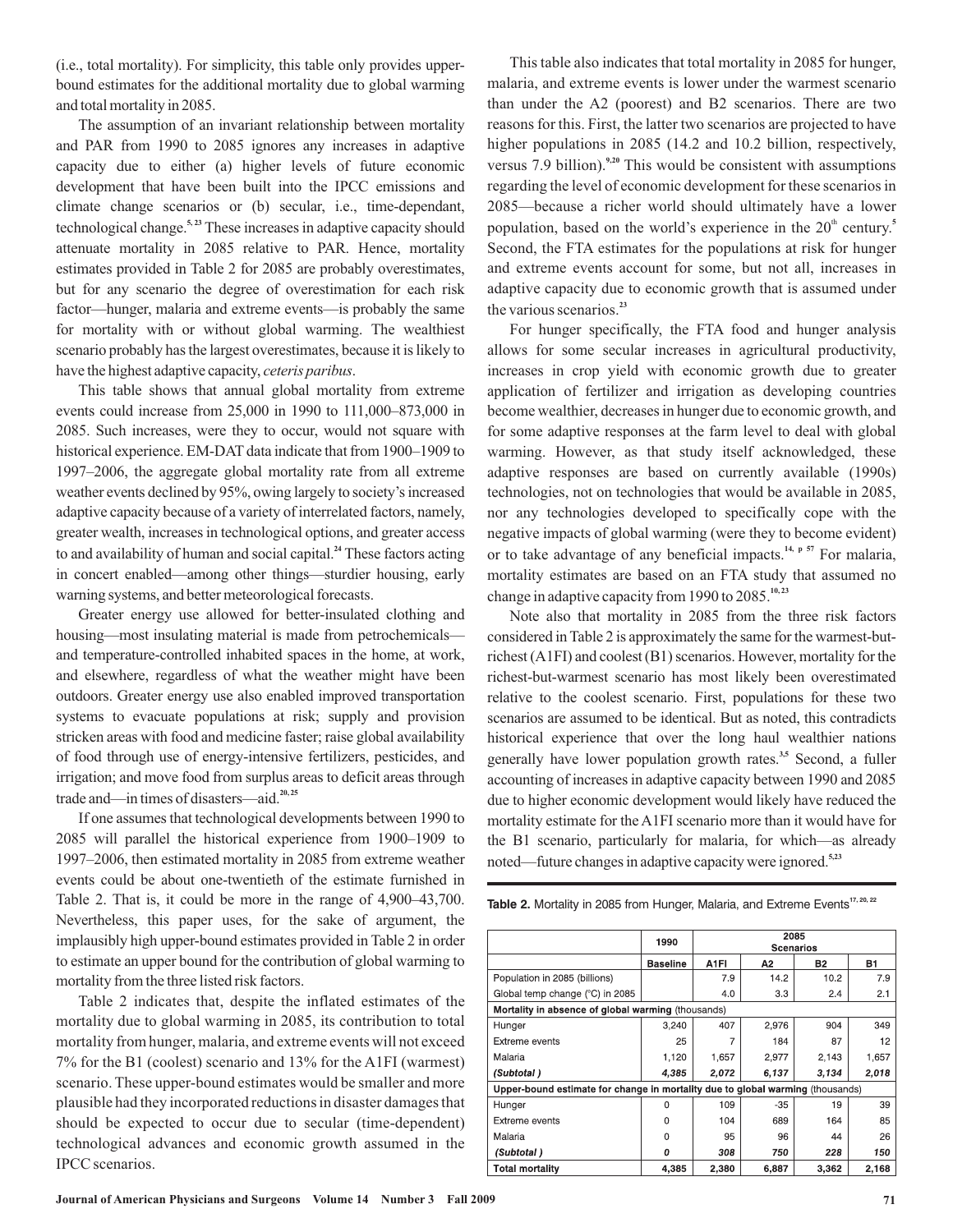

**Figure 1 .** Deaths in 2085 Due to Hunger, Malaria and Extreme Events, with and without Global Warming. Only upper bound estimates are shown for mortality due to global warming. Average global temperature increase from 1990-2085 for each scenario is shown below the relevant bar. Source: Table 2.

Results for the warmest scenario are plotted in Figure 1. Thus, although global warming could become a greater public health threat in the foreseeable future, it will, nevertheless, remain a much smaller threat than other non-global-warming-related threats.

Note that the above estimates do not explicitly consider changes in mortality due to reduced cold stress from any warming that may occur in the future. In many areas, average daily mortality is substantially higher in cold months than in warm months.

Figure 2 shows the average daily deaths per month for the U.S., based on data from 2001–2007. It shows that on average, there were 7,200 daily deaths from December through March for the U.S., compared to  $6,400$  during the rest of the year.<sup>26, 27</sup> This translates into 95,000 "excess" deaths during the cold months. The same pattern is evident in England and Wales, where excess winter mortality for the 10 winters from 1997/1998 to 2007/2008 fluctuated between 23,000 and 48,000, with 25,300 excess winter deaths for the latest (2007/2008) winter for which data are available (as of this writing). <sup>28</sup> The EU,<sup>29</sup> Japan,<sup>30</sup> and Shanghai, China<sup>31</sup> also have more deaths in winter than in other months. Even for São Paolo, Brazil, which is at the Tropic of Capricorn, Gouveia et al. found a 2.6% increase in all-cause mortality per degree increase in temperature above 20 °C for the elderly, but a 5.5% increase per degree drop below 20 °C, after adjusting for confounding factors such as air pollution; the relationships for children were similar, but somewhat weaker for adults.<sup>32</sup> Finally, it is worth noting that Deschenes and Moretti estimate that 8%–15% of the total gains in life expectancy in the U.S. population from 1970 to 2000 may be because of continuing migration from the cold Northeastern states to the warmer Southern states. **33**

For the future, Tol estimates that net mortality from cardiovascular disease (from heat and cold stress) and respiratory disease (due to heat



Figure 2: Average Daily Deaths for Each Month, United States, 2001-2007<sup>26, 27</sup>

stress) may decline by half a million in 2050, and 1.5 million in 2200 because reductions in mortality due to lower cold temperatures would more than offset increases due to hotter weather.<sup>34</sup> Similarly, Kovats estimates that through the 2050s, global warming would reduce net mortality in Europe.<sup>35</sup> Bosello et al., however, have a mixed result. Their estimates indicate that net mortality from cardiovascular and respiratory diseases should decline by 850,000 worldwide in 2050 for a 1 °C temperature increase from 1997 to 2050; however, they also estimate an increase in the burden of disease of 4.2 million (based on additional years spent in a diseased condition). **36**

All this indicates that for many areas, claims that global warming would increase net mortality should be viewed with skepticism unless there is specific—and accurate—accounting for changes in mortality that would result from increases in year-round temperature that might occur not only because of greater warming during the summer months, but lesser cooling in the winter months.

#### **Population at Risk of Water Stress**

A frequently raised concern regarding global warming is the potential increase in water stress.<sup>3,11</sup>

Figure 2 provides estimates of the global PAR of water stress in 2085 from the FTA water resources analysis undertaken by Arnell. **37** Remarkably, it indicates that global warming would *reduce* the net global PAR of water stress. This occurs because warming should increase average global precipitation, and although some areas may receive less precipitation, other, more populated areas are, serendipitously, projected to receive more.

This finding apparently clashes with the information provided in the IPCC's latest assessment of the impacts of global warming. The "Summary for Policy Makers" that accompanies that report states that "hundreds of millions [would be] exposed to increased water stress."<sup>11, p 16</sup> This message has been disseminated around the world via numerous channels.<sup>3</sup> Unfortunately, it neglects to inform readers about how many people might experience reduced water stress.

Tracing the origin of the above IPCC statement on water stress to its original source, one is led to the results in Arnell's Table 10 (reproduced inAppendixA) that were generated for the year 2085 by the UK Hadley Centre's "coupled atmosphere-ocean general circulation model," version 3, or HadCM3 for short.<sup>37</sup> But this table also indicates that according to HadCM3, water stress would decline for a greater number of people. Moreover, Arnell's Table 9 shows a decline in net global PAR for water stress due to global warming under the same HadCM3 runs (Appendix A). Oki and Kanae's review of studies of the global freshwater impacts of global warming indicates that other studies also support this result, that is, global warming would reduce the *net* population under water stress through most of the 21<sup>st</sup> century.<sup>38</sup>

Figure 3 reinforces the finding from Table 2 that factors unrelated to global warming would, in aggregate, be more adverse for human well-being than global warming through the foreseeable future.

One may choose to overlook the many assumptions made above that would inflate the health impacts of global warming and argue against adopting the analyses represented in Figures 2 and 3, on the basis of the claim that carbon dioxide emissions have grown more rapidly than had been anticipated by the IPCC's scenarios. Reinforcing highly publicized claims that "climate change is worse than we thought,"<sup>39</sup> the Lancet Commission, for example, asserts that "Work done after the IPCC 2007...found that  $CO<sub>2</sub>$  emissions growth rate increased from 1.3% to 3.3% every year, suggesting that the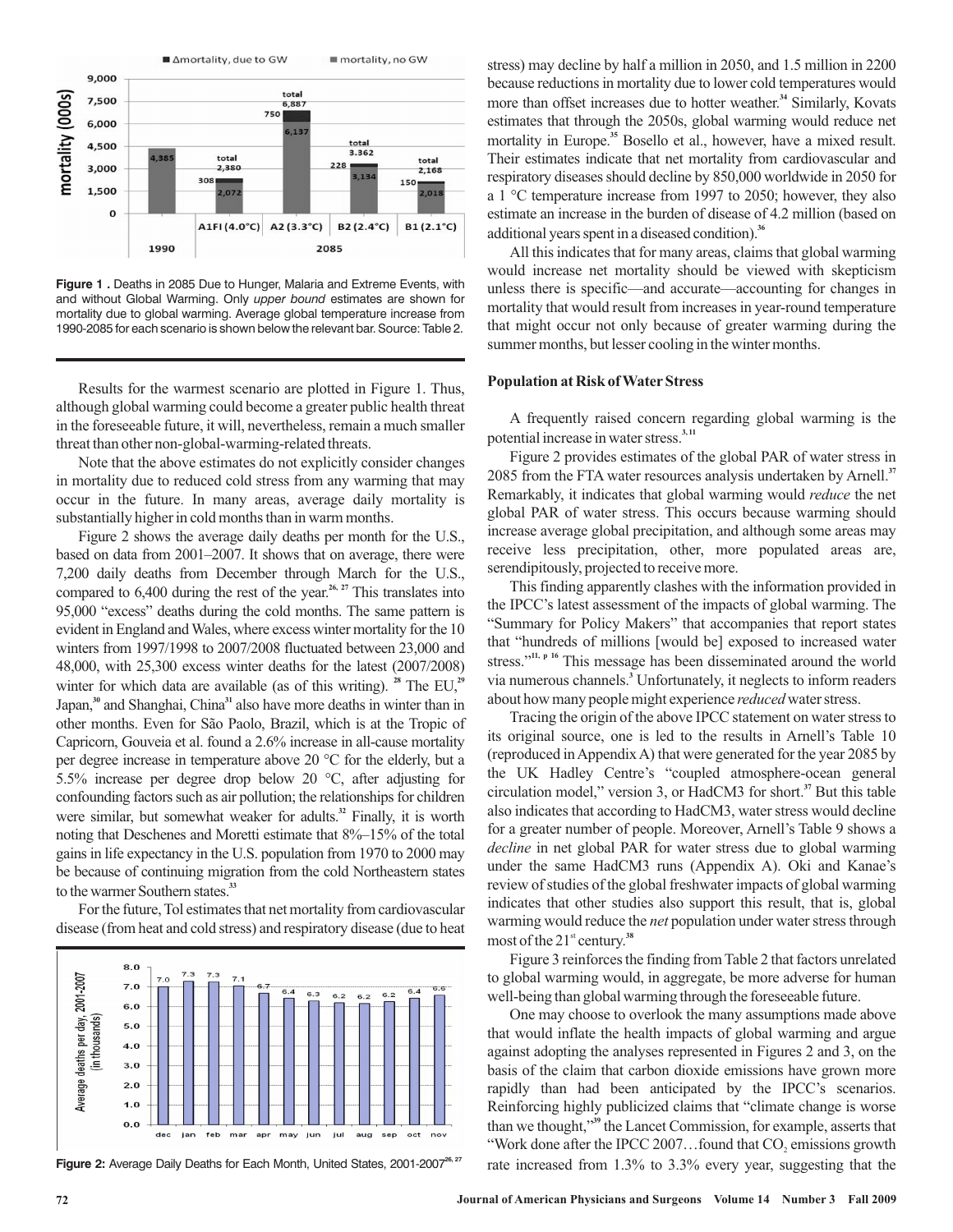current carbon cycle is generating more severe climate change sooner than expected." $3 p 1701$  Indeed, it is true that the spectacular economic growth of China and India was beyond most expectations in the 1990s, when the IPCC scenarios were formulated. But emissions increases are not the same as global warming. The relevant question is whether global temperatures and sea levels have risen more rapidly than anticipated in the IPCC (2007) assessment.

The IPCC assessment estimated that if emissions stayed within the range of the IPCC scenarios, then global average temperature should increase 0.2°C per decade in the near term.<sup>40</sup> Therefore, higher  $CO<sub>2</sub>$  emissions should, if anything, result in higher temperature increases. But neither the satellite<sup>41</sup> nor surface temperature data<sup>42</sup> show significant global warming since 2000, let alone an increase at a rate greater than 0.2 ºC per decade. The trend for the temperature anomaly (base period 1979-1998) for the lower troposphere using Remote Sensing System's satellite data is essentially flat from January 2000 through April 2009, with an  $R^2$  of 0.0006.<sup>41</sup> The trend line for the surface temperature anomaly (base period 1961-1990) from January 2000 through March 2009 using data from the UK's Hadley Centre is essentially flat, with an  $R^2$  of 0.0003.<sup>42</sup> Of equal importance is the fact that ocean heat content has not increased significantly in recent years,<sup>43,44</sup> and sea level rise has slowed since 2003.<sup>45</sup>

Admittedly, these empirical trends are based on short-term trends, but so is the claim that we should be more concerned because of a (short-term) increase in  $CO<sub>2</sub>$  emissions. More importantly, the divergence over the most recent decade between the IPCC's projected temperature increase and the lack of upward trend in global temperature, sea level, and ocean heat content at a time of unprecedented increases in  $CO<sub>2</sub>$  emissions, although short term in origin, suggests that the sensitivity of climate to  $CO<sub>2</sub>$  emissions may have been overestimated in the models relied upon by the IPCC for its projections of future warming and its impacts, or that natural variability may be a larger influence on climate than acknowledged by the IPCC, or both.

#### **Policy Implications**

So how should we deal with global warming in the context of other more significant health threats?





Figures 1 and 2 show that even if it was possible to "roll climate back to 1990 levels" through drastic emissions reductions, it would at most reduce mortality from hunger, malaria, and extreme events in 2085 by 13% under the warmest (A1FI/4°C) scenario, while *adding* a net 1.2 billion people to global PAR of water stress. Such a rollback, even if it were technologically feasible, would have an astronomical cost in terms of economic and social well-being.

On the other hand, one could focus on reducing vulnerability to today's climate-sensitive global health problems that might be exacerbated by global warming. That would target 100% of the mortality (compared to a maximum of 13% for emission reductions) while allowing society to benefit from positive impacts of global warming on water stress even as it tries to reduce its negatives. This approach—labeled "focused adaptation"<sup>20</sup>—can, for instance, consist of measures identified by the U.N. Millennium Project (UNMP) that would, as part of the push to achieve the Millennium Development Goals (MDGs), reduce malaria by 75% at a cost of \$3 billion a year.<sup>46</sup> Such measures include improving antenatal care for expectant mothers in vulnerable areas, developing a malaria vaccine, indoor residual spraying with DDT, insecticide-treated bed nets, and otherwise improving public health services.<sup>20</sup> These measures are generic—they would be equally effective whether the malaria was caused by global warming or, as seems more likely, another factor. **47** By contrast, the maximum reduction in malaria mortality that could be obtained in 2085 from emissions reduction is 5% (under the warmest scenario) (see Table 1) were climate to be rolled back to its 1990 level (at an astronomical cost, given present technology). **20**

With respect to hunger, focused adaptation could include measures to develop crops that would do better in poor climatic or soil conditions (drought, waterlogging, high salinity, or acidity) that could be exacerbated by global warming, and under the higher CO 2 and temperature conditions that might prevail in the future.<sup>20</sup> The UNMP estimates that the MDG of a 50% reduction in hunger could cost an additional \$12-15 billion per year.<sup>48</sup> Table 1 shows that reducing emission reductions and "rolling climate back to its 1990 level" would, however, reduce hunger by no more than 21%.

Another approach to advancing human well-being while addressing health threats would be to broadly advance adaptive capacity, particularly of developing countries, by reducing poverty through economic development, for example by adherence to the MDGs. Such development would address the fundamental reason why such countries are most vulnerable to global warming, namely, they lack the resources—both economic and human—to deploy the technologies to cope with, or take advantage of, its impacts. **3, p 1694; 5, 23**

A comparison of the two adaptive approaches—focused adaptation and economic development—with primary mitigation of global warming, based on work undertaken by the UNMP and the IPCC, indicates that either adaptive approach will, for a fraction of the cost of any significant emission reductions, deliver greater benefits for human health and well-being.<sup>20</sup> These greater benefits would also be delivered faster because any benefits from emission reductions would necessarily be delayed by the climate system's inertia. No less important, they would accrue to humanity with greater certainty because while the reality of hunger, malaria, and extreme events is uncontested, the contribution of global warming to these problems is, at best, uncertain, as discussed in the foregoing and elsewhere. **20,47**

Yet another benefit of the adaptive approaches is that they allow societies to take advantage of the positive consequences of higher carbon dioxide concentrations and global warming (e.g., higher crop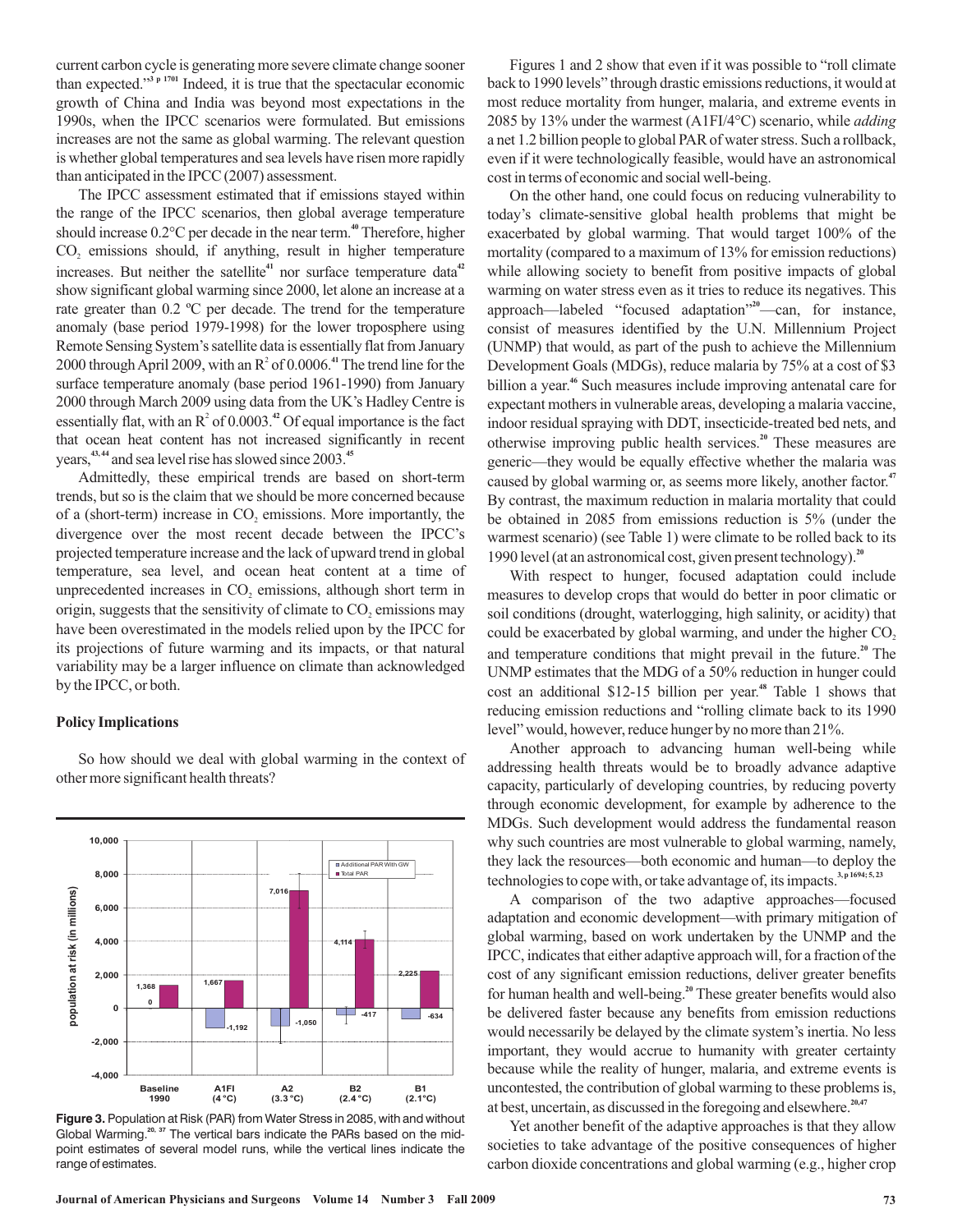productivity due to carbon fertilization, longer growing seasons in some areas, or lower water stress in some heavily populated areas), whereas mitigation indiscriminately reduces both the positive and the negative impacts associated with global warming. Essentially the adaptive approaches are scalpels compared to mitigation, which is necessarily a meat axe.

## **Conclusion**

Even on the basis of speculative analysis that tends to systematically overestimate the threat posed by global warming, it is currently outranked by numerous other health threats, and will continue to be outranked through the foreseeable future. Exaggerated claims about the importance of global warming seriously risk misplacing priorities in the world's efforts to improve public health. Equally importantly, policies to curb global warming would, by increasing the price of energy and reducing its usage worldwide, retard the economic development that is central to the fight against poverty. Thereby, such policies would tend to perpetuate the diseases and problems associated with poverty (such as hunger, malaria, diarrhea, and other water related afflictions), slow advances in society's adaptive capacity, and retard improvements in human well-being . **5,20**

Since global warming would mostly amplify existing health risks,<sup>3,20</sup> addressing the underlying health risks (e.g., hunger and malaria) would also address any additional health risks attributable to global warming. Accordingly, global health and well-being would, through the foreseeable future, be advanced farther, faster, more surely and more economically through efforts focused on  $(a)$ reducing vulnerability to today's urgent health problems that may be exacerbated by global warming, or (b) increasing adaptive capacity, especially of developing countries, through economic development rather than on (c) quixotic, and most likely counterproductive, efforts to reduce energy usage.

Indur M. Goklany, Ph.D. is an author and a researcher who has been associated with the Intergovernmental Panel on Climate Change since its inception in 1988 as an author, expert reviewer, and U.S. delegate to that organization. Contact: 8726 Old Courthouse Rd., Vienna, VA 22182, igoklany@verizon.net.

**Disclaimer:** The author works for the U.S. federal government. The views expressed in this paper, which was written on the author's own time, are his alone and not those of the U.S. government. No funding was received for writing this paper. There are no conflicts of interest.

**Acknowledgements:** I am grateful to Dr. Jane Orient and two anonymous referees whose comments and criticisms have vastly improved this paper. Any remaining errors and shortcomings, however, are my responsibility.

### **References**

- **1** McNicoll T. The President's Passion Play. Newsweek, Feb 18, 2008. Available at: www.newsweek.com/id/109547. Accessed Jul 9, 2009.
- **2** Rosenthal E. U.N. Chief Seeks More Climate Change Leadership. *New York Times*, Nov 18, 2007.
- **3** Lancet and University College London Institute for Global Health Commission (The Commission). Managing the health effects of climate change. 2009;373:1693-1733. *Lancet*
- **4** Brenner, MH. Commentary: Economic growth is the basis of mortality rate decline in the 20th century—experience of the United States 1901-2000. Int J Epidemiol 2005;34:1214-1221.
- **5** Goklany, IM. Integrated strategies to reduce vulnerability and advance adaptation, mitigation, and sustainable development. *Mitigation and* Adaptation Strategies for Global Change 2007. doi:10.1007/s11027-007-9098-1.
- <sup>6</sup> World Health Organization. Risk factors. Available at: www.who.int/ healthinfo/global\_burden\_disease/risk\_factors/en/index.html. Accessed May 15, 2009.
- **7** World Health Organization. World Health Report 2002-Statistical . Available at: http://www.who.int/whr/2002/annex/en/index.html. *Annex* Accessed May 15, 2009.

| Table 9 |  |  |  |                                                                                 |  |
|---------|--|--|--|---------------------------------------------------------------------------------|--|
|         |  |  |  | Numbers of neonle (millions) moving into and out of the water-stressed category |  |

Appendix A: Tables 9 and 10 from Arnell<sup>37</sup> (reprinted with permission)

|                | Numbers of people (millions) moving into and out of the water-stressed category |        |       |              |           |     |                |             |        |       |       |           |      |                |             |        |       |         |      |             |
|----------------|---------------------------------------------------------------------------------|--------|-------|--------------|-----------|-----|----------------|-------------|--------|-------|-------|-----------|------|----------------|-------------|--------|-------|---------|------|-------------|
|                | 2025 HadCM3                                                                     | ECHAM4 | CGCM2 | <b>CSIRO</b> | GFDL CCSR |     | 2055           | HadCM3      | ECHAM4 | CGCM2 | CSIRO | GFDL CCSR |      | 2085           | HadCM3      | ECHAM4 | CGCM2 | CSIRO - | GFDL | <b>CCSR</b> |
|                | Become stressed                                                                 |        |       |              |           |     |                |             |        |       |       |           |      |                |             |        |       |         |      |             |
| A1.            | 126                                                                             |        |       |              |           |     | A1             | 280         |        |       |       |           |      | A1             | 380         |        |       |         |      |             |
| A2             | $115 - 216$                                                                     | 206    | 119   | 121          | 67        | 175 | A2             | $342 - 423$ | 293    | 983   | 302   | 262       | 431  | A <sub>2</sub> | $493 - 565$ | 718    | 756   | 494     | 99   | 788         |
| B1             | 123                                                                             |        |       |              |           |     | B1             | 261         |        |       |       |           |      | B1             | 235         |        |       |         |      |             |
| B <sub>2</sub> | $131 - 209$                                                                     | 119    | 298   | 201          | 53        | 105 | <b>B2</b>      | $136 - 140$ | 147    | 156   | 185   | 56        | 476  | B <sub>2</sub> | $247 - 396$ | 177    | 445   | 325     | 187  | 417         |
|                | Stop being stressed                                                             |        |       |              |           |     |                |             |        |       |       |           |      |                |             |        |       |         |      |             |
| A1.            |                                                                                 |        |       |              |           |     | Al             | 1168        |        |       |       |           |      | A1             | 1573        |        |       |         |      |             |
| A <sub>2</sub> | 58-823                                                                          | 818    | 875   | 729          | 163       | 787 | A2             | 191-1375    | 1493   | 1048  | 301   | 385       | 601  | A2             | 522-2663    | 1820   | 976   | 2589    | 1202 | 1742        |
| B1             | 637                                                                             |        |       |              |           |     | B1             | 907         |        |       |       |           |      | B1             | 870         |        |       |         |      |             |
| B <sub>2</sub> | 98-609                                                                          | 697    | 685   | 755          | 624       | 666 | B <sub>2</sub> | 857-1048    | 1369   | 754   | 820   | 85        | 1219 | B <sub>2</sub> | 293-1184    | 1474   | 899   | 994     | 206  | 1197        |

Water-stressed watersheds have less than  $1000 \text{ m}^3/\text{capita}/\text{year}.$ 

#### Table 10

Numbers of people (millions) with an increase or decrease in water stress

|                | 2025 HadCM3           | ECHAM4 CGCM2 CSIRO GFDL CCSR 2055 HadCM3 ECHAM4 CGCM2 CSIRO GFDL CCSR 2085 HadCM3 |      |      |      |      |                |                |                              |      |      |      |      |                |                | ECHAM4 CGCM2 CSIRO GFDL CCSR |      |      |      |      |
|----------------|-----------------------|-----------------------------------------------------------------------------------|------|------|------|------|----------------|----------------|------------------------------|------|------|------|------|----------------|----------------|------------------------------|------|------|------|------|
|                | Increase in stress    |                                                                                   |      |      |      |      |                |                |                              |      |      |      |      |                |                |                              |      |      |      |      |
| A1 829         |                       |                                                                                   |      |      |      |      | Al             | 1136           |                              |      |      |      |      | A1             | 1256           |                              |      |      |      |      |
|                | $A2 \quad 615 - 1661$ | 679                                                                               | 915  | 500  | 891  | 736  | A2             | 1620-1973 1092 |                              | 2761 | 2165 | 1978 | 1805 | A2             | 2583-3210 2429 |                              | 4518 | 2845 | 1560 | 3416 |
| <b>B</b> 1     | 395                   |                                                                                   |      |      |      |      | B1             | 988            |                              |      |      |      |      | B1             | 1135           |                              |      |      |      |      |
| B2             | 508-592               | 557                                                                               | 1183 | 594  | 374  | 601  | B <sub>2</sub> | 1020-1157      | -885                         | 1030 | 1142 | 670  | 1538 | B <sub>2</sub> | 1196-1535      | 909                          | 1817 | 1533 | 867  | 2015 |
|                | Decrease in stress    |                                                                                   |      |      |      |      |                |                |                              |      |      |      |      |                |                |                              |      |      |      |      |
|                | 2025 HadCM3           | ECHAM4 CGCM2 CSIRO GFDL CCSR 2055 HadCM3                                          |      |      |      |      |                |                | ECHAM4 CGCM2 CSIRO GFDL CCSR |      |      |      |      |                | 2085 HadCM3    | ECHAM4 CGCM2 CSIRO GFDL CCSR |      |      |      |      |
| A1 649         |                       |                                                                                   |      |      |      |      | A1             | -2364          |                              |      |      |      |      | A1             | 1818           |                              |      |      |      |      |
|                | A2 1385-1893 2423     |                                                                                   | 1583 | 1675 | 1140 | 1539 | A <sub>2</sub> | 2804-3813 4286 |                              | 2604 | 1805 | 2595 | 3167 | A <sub>2</sub> | 4688-5375 6005 |                              | 3372 | 4099 | 4671 | 4460 |
| B1             | 1819                  |                                                                                   |      |      |      |      | B1             | 2359           |                              |      |      |      |      | B1             | 1732           |                              |      |      |      |      |
| B <sub>2</sub> | 1651-1937 2202        |                                                                                   | 1261 | 1488 | 1721 | 1612 | <b>B</b> 2     | 2407-2623 3138 |                              | 1788 | 2087 | 2154 | 2508 | <b>B</b> 2     | 2791-3099 3460 |                              | 2473 | 2358 | 2610 | 2317 |

Water-stressed watersheds have less than  $1000 \,\mathrm{m}^3/\mathrm{capit}$ a/year.